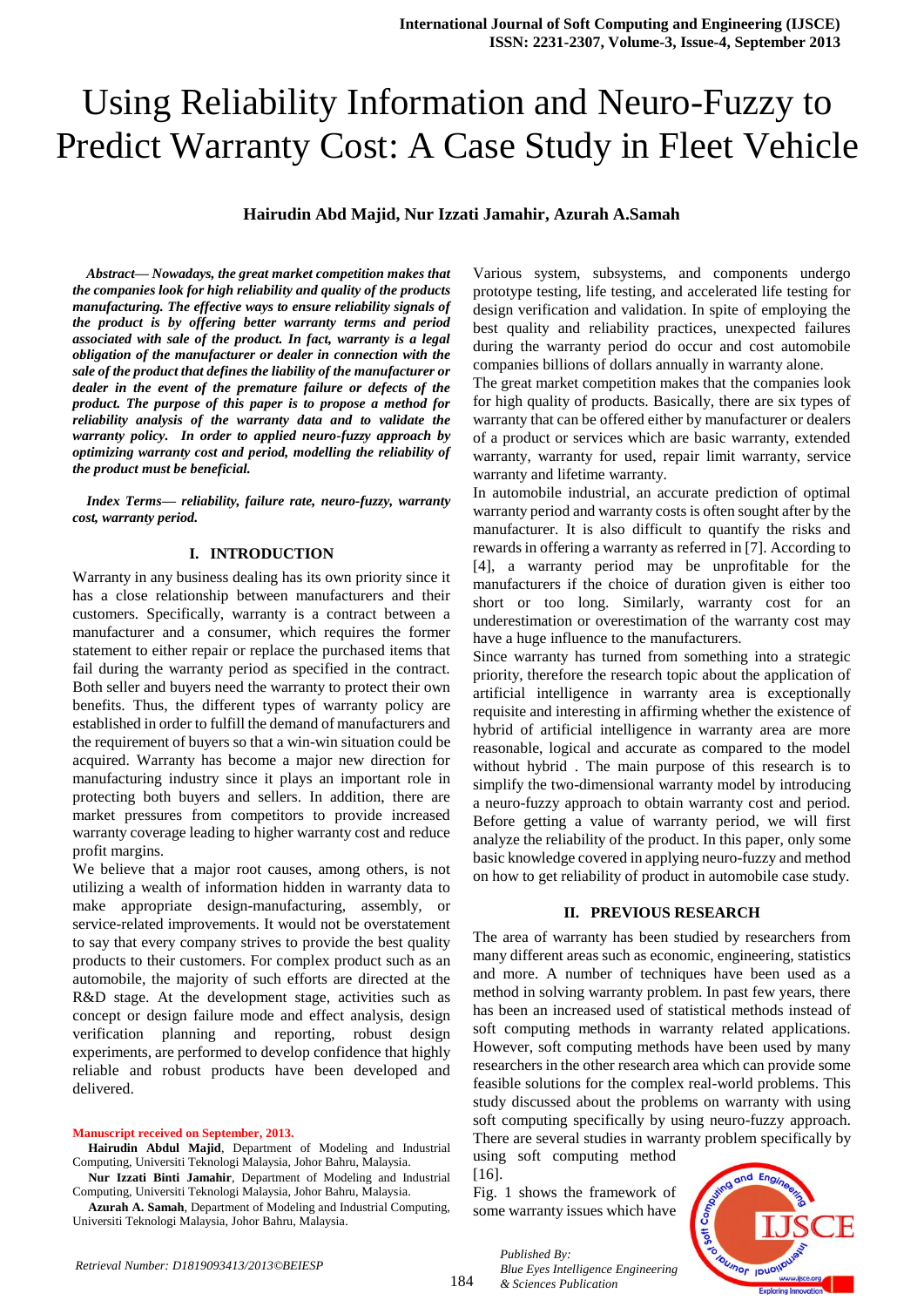been studied from various points of view.



Fig. 1: Framework of Warranty

# *A. Previous Research on Product Warranty using Soft Computing Method*

Reference [3] noted that until the 1940s, warranty studies were mainly carried out by researchers in the legal profession and thus, such articles appeared only in the law journals. Subsequently, warranty studies attracted researchers from diverse field such as economics, accounting, management, marketing engineering, operations research and statistics.

Here are some studies on soft computing method in warranty area. For example a study on two-dimensional warranty by choosing suitable fuzzy method to handle vogue data was studied by [10]. They presented a fuzzy deduction technique which is used to analyze the two-dimensional warranty based on usage and age. Reference [21] proposed fuzzy logic based for estimation of reliability improvement during product development. Example of studies in warranty area by using neural as such [5] presented a warranty cost model which predicts the warranty cost in unusual scenarios by combining the statistical components with multi-layer perceptron and a cross-entropy based learning rule. Reference [13] applied neural network learning to determine the detection degree of warranty claims data.

# *B. Previous Research to Model Reliability based on Product Warranty*

Reference [22] state that warranty claims of the systems contain a large amount of information about reliability, such as failure times, usages and failure modes. Using warranty data to model reliability as a function of time and usage provides a more accurate and realistic estimator. They describe warranty data structure and censoring mechanism. A sequential regression method is proposed to model mileage accumulation from warranty claim data. The model and mileage failure data are used to evaluate the patterns of failure occurrences at different mileages. The paper then establishes the relationship between reliability and time in service and mileage. The unknown parameters are estimated by maximum likelihood method with time and mileage censoring. The reliability model is used to predict the number of warranty claims, and the number of failed vehicles which do not generate warranty claims due to mileage exceeding warranty limit. In their paper, an example is presented. The example shows that the predicted number of warranty claims has a good agreement with the actual number of claims.

## **III. ADAPTIVE NEURO-FUZZY INFERENCE SYSTEM**

Human are hybrid information processing machines. Our actions are governed by a combination of genetic information and information acquired through learning. Human learning consists of a variety of complex process that use the information acquired from interactions with the environment. It is the combination of these different types of information processing method that enabled humans to succeed in complex, rapidly changing environment.

This type of hybrid information processing is now being replicated in a new generation of adaptive machines. At the heart of these adaptive machines are intelligent computing systems, some of which are inspired by the nature such as neural network, particle swarm optimization, and genetic algorithm. While these intelligence techniques have produced encouraging results in particular tasks, certain complex problems cannot be solved by a single intelligent technique alone. Each intelligent technique has a particular computational property that make them suited for particular problems and not for others. Since we are studying neuro-fuzzy method, therefore three components need to know which are artificial neural network, fuzzy logic, and neuro-fuzzy system.

# *A. Artificial Neural Network*

Neural networks are inspired by the functionality of the nerve cells in the brain. Like humans, neural networks can learn to recognize patterns by repeated exposure to many different examples. In most cases, ANN is an adaptive system whereby the structure is transformed based on external or internal information that pass through the network.

An ANN must compose of the collection of processing elements called perceptrons, arranged in differing ways to form the network structure. The perceptrons are grouped in the layers of the network. Each of the perceptron receive inputs, manages inputs and release output.

Determination of the optimal number of hidden layers and hidden nodes in each (hidden) layer is the most critical task. For instance, an ANN with no or too few hidden nodes may not differentiate among complex patterns. In contrast, if the ANN has too many nodes or layers, it might be affected severely by the noise in data due to over-parameterization, which eventually leads to a poor generalization.

An application of artificial neural network in two-dimensional warranty modeling has been studied by [1]. She proposed data from warranty claims and automobiles services from the Malaysian automotive industry were collected as input information data for ANN. A feed-forward back-propagation neutral network (BPNN) with multilayer perceptron (MLP) is introduced to simplify two-dimensional warranty with delay time approach model. The results revealed that the ANN approach which was implemented produced results that were found to be ninety percent of higher quality if measured in term of the accuracy.

# *B. Fuzzy Logic*

*Published By:*

Fuzzy logic is powerful problem-solving methodology with wide applications in industrial control and information processing. It provides a simple way to draw definite conclusions from vague, ambiguous or imprecise information. It resembles human decision making with its ability to work from approximate data and find precise solutions.

Unlike classical logic which requires a deep understanding of a system, exact equations and precise numeric values, fuzzy

*Blue Eyes Intelligence Engineering* 

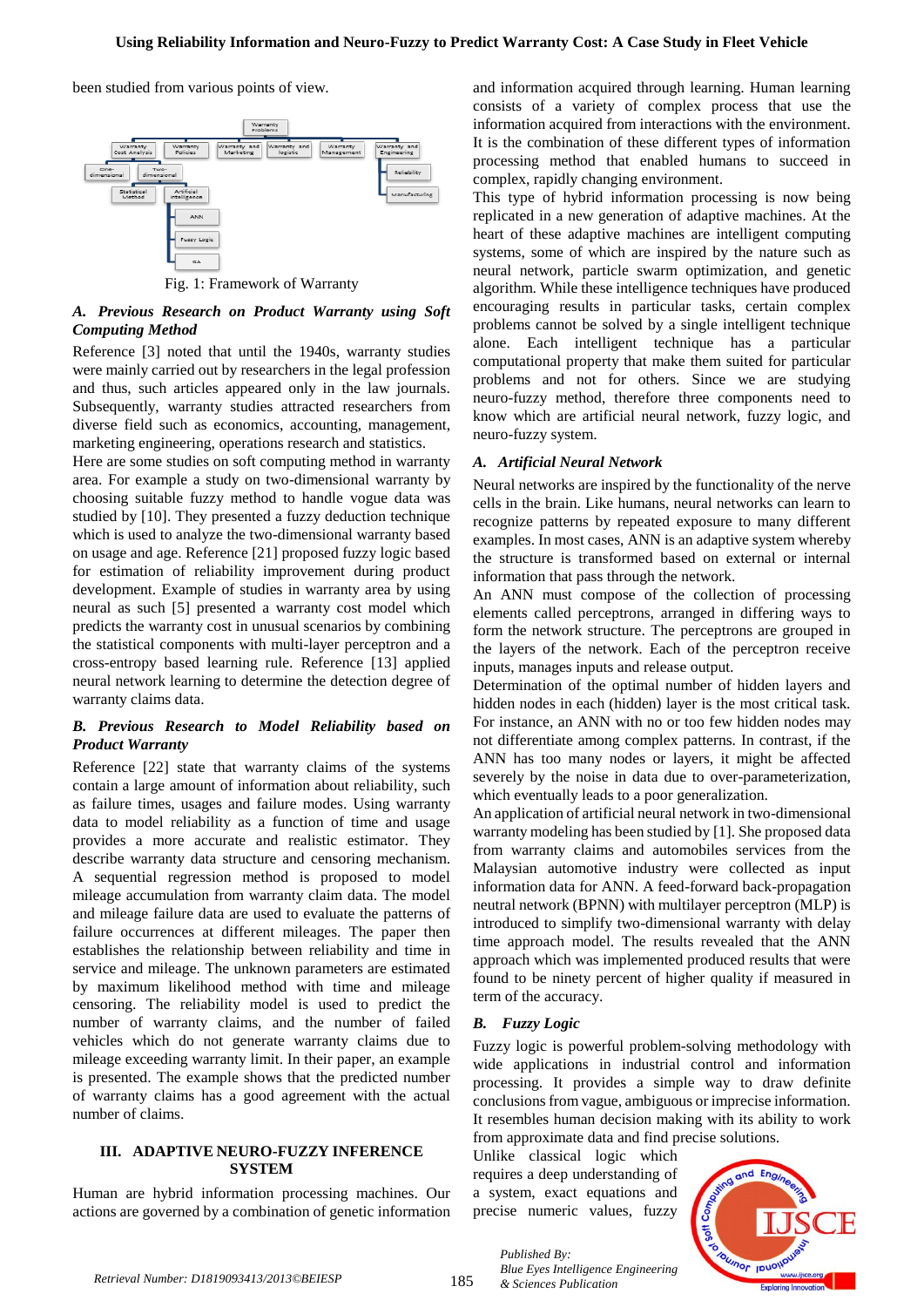logic incorporates an alternative way of thinking, which allows modeling complex systems using a higher level of abstraction originating from our knowledge and experience. Fuzzy Logic allows expressing this knowledge with subjective concepts such as "very good" and "a little bit satisfied" which are mapped into exact numeric ranges.

There are 3 steps need to know in fuzzy logic method which is fuzzification, aggregation and defuzzification. In order to convert numeric data in real domain to fuzzy number in fuzzy domain which is between 0.0 to 1.0 is called fuzzification. Aggregation is computation of fuzzy numbering fuzzy domain whereas defuzzification is to convert the obtained fuzzy numbers back to the numeric data in the real-work domain.

Fuzzy method in warranty cases have been studied as in [11]. They studied on two-dimensional warranty by choosing suitable fuzzy method to handle vogue data. They presented a fuzzy deduction technique which is used to analyze the two-dimensional warranty based on usage and age. The method for the analysis of a two-dimensional warranty based on fuzzy deduction shows more reasonable results. They also consider not only fuzzy lifetimes but also situations in which the usage of fuzzy as well.

## *C. Neuro-Fuzzy System*

The learning capability of an artificial neural network can be used for automatic fuzzy if-then rules generation. The connection of fuzzy system with an artificial neural network is called neuro-fuzzy systems. As a result, those systems can utilize linguistic information from the human expert and measurement data. In other words, linguistic prior knowledge from an expert can be corporate into neuro-fuzzy systems. Sometimes, a neuro-fuzzy system is utilizing only measurement (numerical) information, and expert knowledge cannot be used. Neuro-fuzzy refers to the combination of fuzzy set theory and neural networks. The capability of this method is to handle any kind of information either it is numeric, linguistic or logical. Neuro-fuzzy method also will manage imprecise, partial, vague, or imperfect information and also can resolve conflicts by collaboration and aggregation. There is no need of prior knowledge of relationships of data. Neuro-fuzzy mimic human decision making process and it is more effective because this method is self-learning, self-organizing, self tuning capabilities and also fast computation using fuzzy number operations.

# **IV. RESEARCH FRAMEWORK**

In this section had presented framework of study. This is an important element to ensure every activity in this research will conduct smoothly.



Fig. 2: Basic Flow Diagram of Neuro-Fuzzy Computation

To clarify the flow of this study, the proposed research framework on neuro-fuzzy modeling applied in warranty cost modeling and reliability. Fig. 2 shows the neuro-fuzzy framework for a two-dimensional warranty. The first step to develop the model is designing the collected data. The data were design to get the input and output design. To select the input, the selected elements must correspond to parameters, which mean it will directly or indirectly affect the prediction result. The chosen input are age and mileage. Lastly, we analyze the result which is in this case to optimize the warranty cost and period.

In this research, we are using Matlab R2009a to obtain the result. Here, we can use either fuzzy logic toolbox, or straight away using ANFIS (neuro-fuzzy toolbox) to obtain the result. While using Matlab toolbox, it is challenging because sometimes we need to modify the code to suit with what we expect to achieve. Therefore sometimes it is more applicable to create coding through Matlab to match with certain problem.

# **V. DATA COLLECTION**

A complete data set is very important in the implementation process. In this paper, the historical maintenance data is drawn from automobile Malaysia company which concerns a single product. The collection data set is covered a five-year period from 1998-2003. There are 102 samples of the vehicles are adopted in all algorithms. From the 102 samples, once a maintenance service is made, the vehicle status and information are recorded as the historical data. There are about 726 historical data recorded from the 102 samples. Some of the historical data is the date when claims are made, failure date, sale date, production date and mileage.

In input data analysis, we have filtering all the data. The data input is selected randomly from the historical data. It is because when we want to train the data, we need to refer not only from one vehicle. This is the reason for why we are not sorting the data according to vehicle. The data are divided into two parts which is one for training and the other part for testing the models. We consider using data mileage, age, number of failure and number of defect as input data. We decided to use 581 data for training and 145 for testing to verify the accuracy of the models.

# **VI. RELIABILITY ANALYSIS**

Reliability is characteristic of an item, expressed by the probability that the item will perform its required function under given conditions for a stated time interval. According to [2], reliability from the qualitative point of view can be defined as the ability of the item to remain functional. Quantitatively, reliability specifies the probability that no operational interruptions will occur during a stated time interval. This does not mean that redundant parts may not fail, such part can fail and repaired.

Reference [15] proposed reliability analysis based on failures reported during warranty period is presented in the flowchart in Fig. 3.



*Published By: Blue Eyes Intelligence Engineering & Sciences Publication*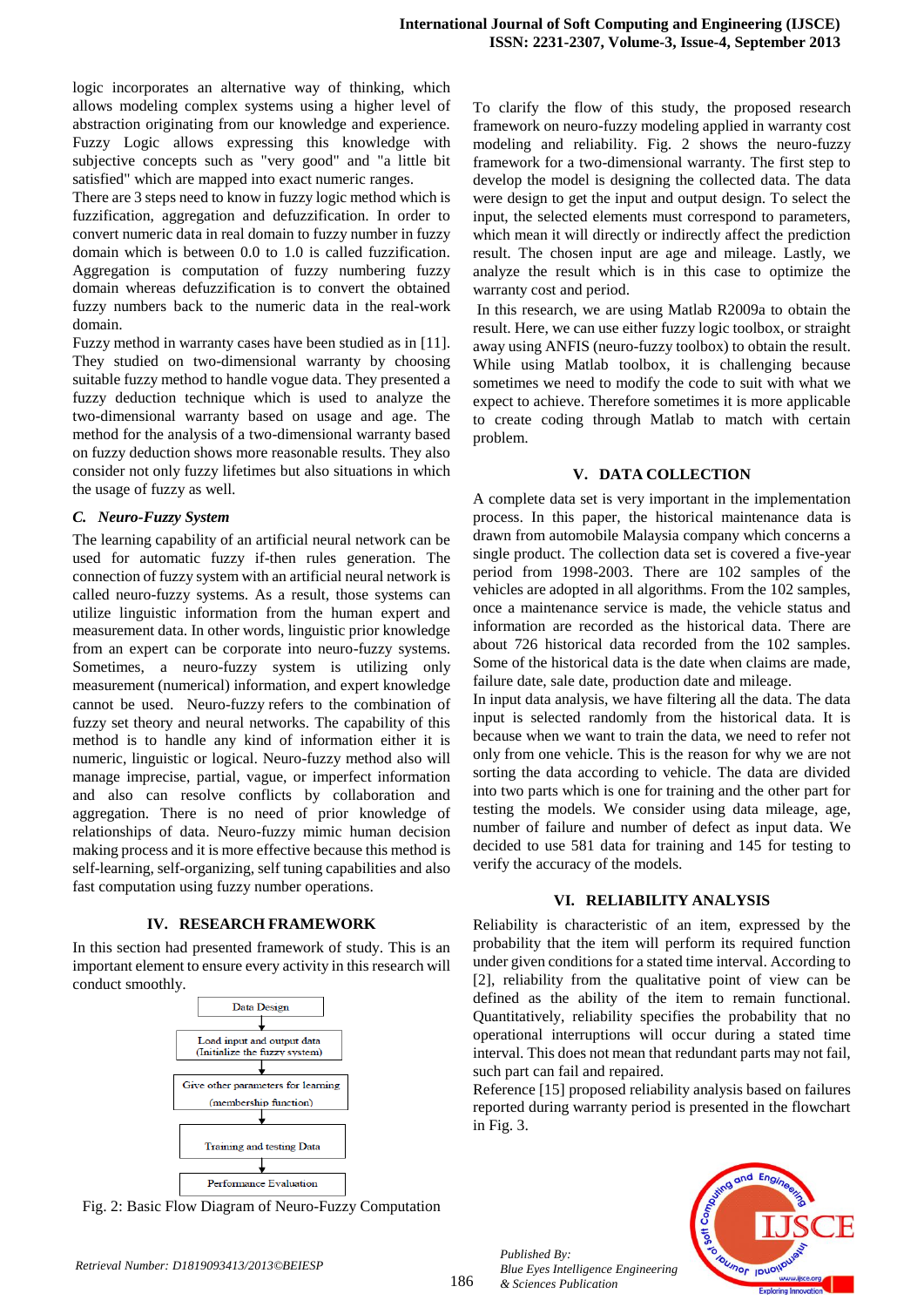

Fig. 3: Reliability Analysis Flowchart

The first step in the proposed method involves the evaluation of the first failure for each sold product in a given period of time. Considering that as soon as the components fails, the customer will notify the manufacturer and the difference between the date sold and the repaired date represent the time to failure.

The next step in methodology requires the organization of the time to failure database in failure data. For example, in our case study, there are about 102 vehicles in fleet maintenance automobile data from historical data. Table I below shows some of the important information from data. For every vehicle, there are a number of inspections recorded.

| No. of<br>Inspection | Mileage<br>(km) | Age<br>(day) | No of<br>failure | No. of<br>defect  | Cost   |
|----------------------|-----------------|--------------|------------------|-------------------|--------|
|                      | 1331            | 40           |                  |                   | 74.45  |
|                      | 5096            | 62           |                  | $\mathbf{\Omega}$ | 189.9  |
|                      | 13149           | 104          | 0                | 2                 | 252.26 |
|                      | 19304           | 182          |                  |                   | 244.95 |

Table I Example of Information From Automobile Data

Basically, a failure occurs when the item stop performing its required function. Failure rate plays an important role in reliability analysis. The failure is exponentially distributed as

$$
F(t) = 1 - e^{-\lambda t}
$$

For this case, the failure rate  $\lambda$  can be estimated by

$$
\lambda = \frac{k}{T}
$$

where  $T$  is given (fixed) cumulative time and  $k$  the total number of failures during *T.* Mean of failure rate from 102 of fleet vehicles data is 0.16753. Then, reliability can be calculate by using the following equation:

$$
R(t) = e^{-\lambda t}
$$

## VII. EXPERIMENTAL RESULT

The reliability is expressed, which curve is presented in Fig. 4, as



where *t* is the inspection interval time, expressed in months.



Fig. 4: Reliability Based On Automobile Warranty Data

From Fig.4, it shows that reliability of product decrease with time. This means that the reliability or the performance of product will reduce according to increasing of age month. It is due to the increase of failure and defect of the component from the vehicle needs to be replaced. From the graph in Fig. 4, we can extract the data as in Table II. Basically, modeling the reliability as a function of age and usage provides a more accurate and realistic estimator [18]. Such models are needed by manufacturers to evaluate reliability and predict warranty claims and costs.

Table II Example of Extracted Data

| Time(t) | Reliability $(R(t))$ |          |
|---------|----------------------|----------|
| 13.8    |                      | 0.099071 |
| 29.1    |                      | 0.007634 |
| 43.3    |                      | 0.000707 |

Fig. 5 shows the reliability and cost over time. From the reliability plot, it is decreasing when time increase. This is contrary to the warranty cost which cost is always increasing when the service of vehicle is aging. Reliability is decreasing due to failure rate of the vehicle. We assumed that the intersection between reliability and cost is the optimum warranty cost and warranty period of automobile case study. Therefore, the optimum warranty cost is RM 1736.56 and warranty period is about 1 year and 3 month. From our data, the average number of inspections in a year is 5 inspections.



Fig. 5: Reliability And Warranty Cost Versus Time Based On Automobile Warranty



*Published By:*

*Blue Eyes Intelligence Engineering*